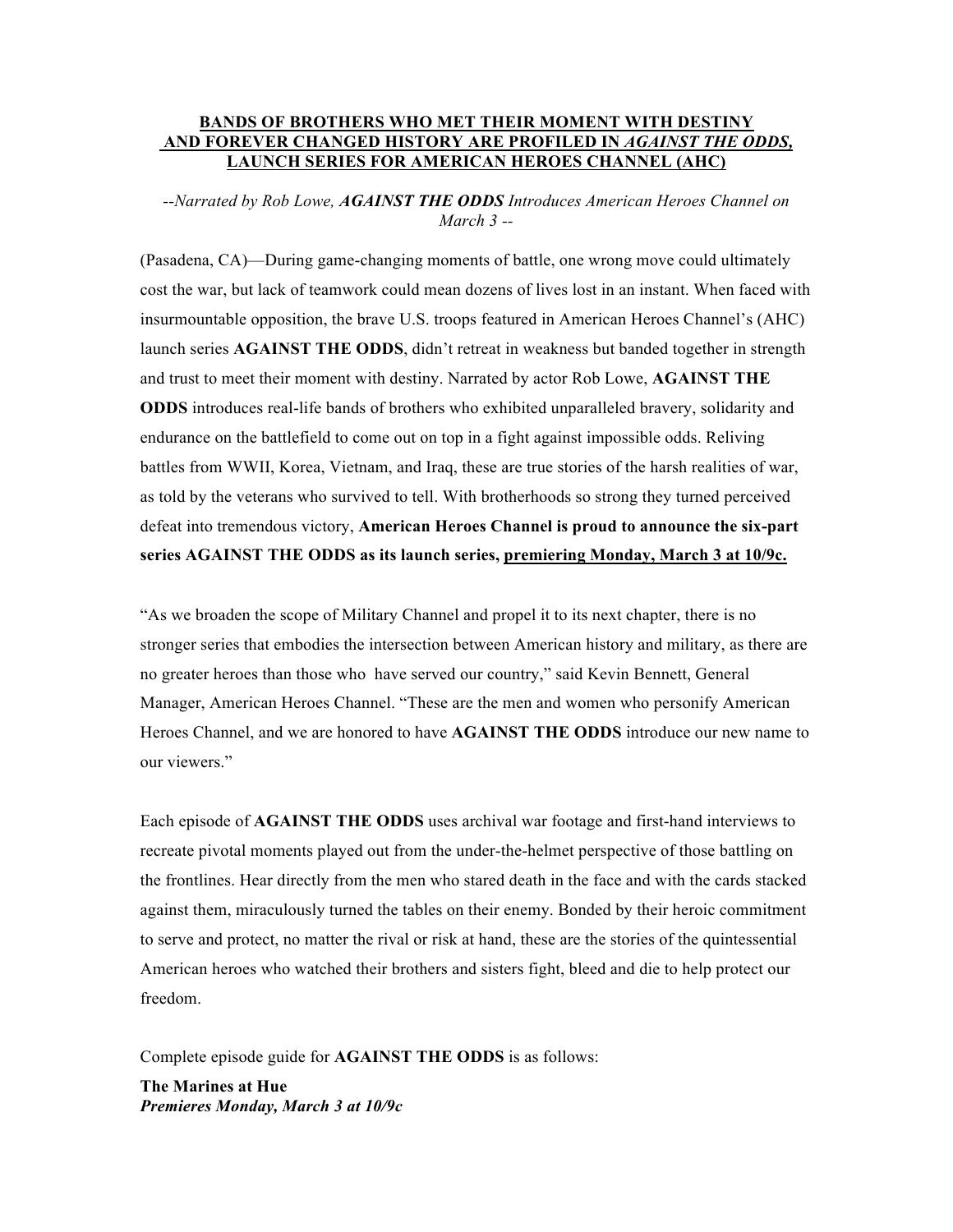The city of Hue, South Vietnam, was the site of one of the fiercest battles of the Vietnam War. Three understrength U.S. Marine battalions attacked and soundly defeated entrenched enemy troops, liberating Hue for South Vietnam. This episode tells the story of one of the most significant battles of Vietnam, while zooming in to provide an under-the-helmet perspective of the young men from Alpha, Fox, Golf and Hotel Companies who fought and recaptured Hue City.

# **Those Damned Engineers**

### *Premieres Monday, March 10 at 10/9c*

In December, 1944, the Germans secretly mustered 600,000 battle-hardened troops into an all-out offensive to capture Antwerp, attempting to force the allies to a negotiated end of the war without a German defeat. Thanks to those "Damned Engineers," the Germans never got to Antwerp. The delays would be just long enough to run down the Nazis and to allow Patton to race up from the south. Quickly the huge enemy offensive died and with it, the last hope of Germany.

### **A Chance in Hell**

### *Premieres Monday, March 17 at 10/9c*

Since the fall of Fallujah, Ramadi had been the center of the insurgency in Iraq. When Colonel MacFarland arrived in "Iraq's deadliest city" in 2006, the odds could not have been worse. Al-Qaeda has arrogantly declared Ramadi the capital of a new caliphate. The boys of MacFarland's Ready First Combat Team would fight against the odds to give America a victory and help turn the tide of war, a triumph that sustained until January, 2014.

### **The Heroes of Tarawa**

### *Premieres Monday, March 24 at 10/9c*

Everything went wrong in America's first test of whether the Japanese-held islands of the Pacific, the key steppingstones to the doorstep of Japan, could be captured by across-the-beach infantry assaults. History's lessons were grim and the tactic seemingly disastrous. But, the march back from Pearl Harbor had to begin and the testing ground would be heavily fortified Tarawa, proclaimed by a Japanese commander that "Tarawa could not be taken by a million men in a million years." If he had been right, the Japanese would have won the Pacific war.

# **The Battle for Sugar Loaf Hill**

# *Premieres Monday, March 31 at 10/9c*

Taking an otherwise nondescript hill on the embattled island of Okinawa proved to be one of the most incredible battles of WWII. The young Marines of Charlie Company strained against the searing Pacific sun to see the top of Sugar Loaf Hill, an epic battle would come down to the sheer courage, ingenuity, and guts of the troops. This episode captures all the fury, heartbreak, and spectacular moments of those seven days in hell that would forever change the course of history.

# **Bloody George at the Chosin Reservoir**

#### *Premieres Monday, April 14 at 10/9c*

Bloody George was an understrength Marine rifle company called to serve their country at the start of the Korean War. As the war turned apocalyptic, a cruel twist of fate awaited Bloody George. Their small numbers would face overwhelming enemies in barbaric battles of carnage, from the invasion of Inchon to the bloody street battles of Seoul and the frozen hell of the Chosin Reservoir. They would endure unimaginable horrors as they desperately fought in hand-to-hand combat to save their fellow brothers trapped by a merciless enemy. Their valor and sacrifice would forever change the course of the war, but few would survive.

**AGAINST THE ODDS** is produced for American Heroes Channel by 43 Films with Tracey Connor and Sammy Jackson as executive producers. For American Heroes Channel, Max